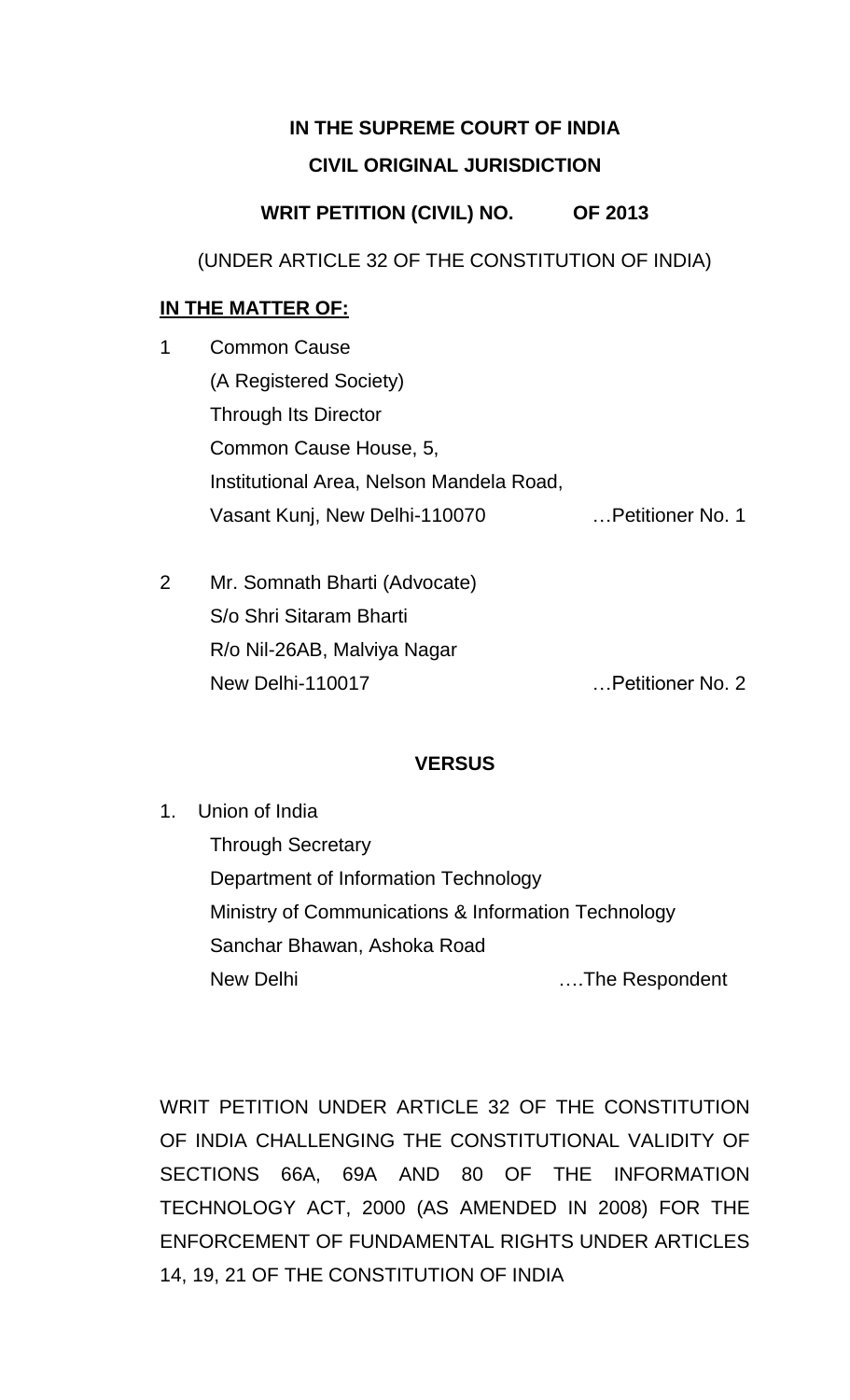The Hon'ble Chief Justice of India and his companion judges of the Hon'ble Supreme Court of India, at New Delhi

> The humble petition of the petitioners above-named

### **MOST RESPECTFULLY SHOWETH:**

1. That the present petition seeks to challenge the constitutional validity of various provisions of the amended Information Technology Act, 2000, under Article 32 of the Constitution of India by way of Public Interest Litigation, including Sections 66A, 69A and 80 as being violative of Articles 14, 19 & 21 of the Constitution of India.

The petitioner no. 1 herein is Common Cause, which is a registered society (No. S/11017) that was founded in 1980 by late Shri H. D. Shourie for the express purpose of ventilating common problems of the people and securing their resolution. The petition is signed and filed on behalf of the petitioner no. 1 by its Director Shri. Kamal Kant Jaswal, Former Secretary Department of Information Technology, Government of India. It has brought before this Hon'ble Court various Constitutional and other important issues and has established its reputation as a *bona fide* public interest organization. Its initiatives in public interest litigation have greatly contributed to the evolution of this instrument and its adoption in the country for securing redress of public grievances. Mr. Jaswal is authorized to file this petition under the rules of the society.

To,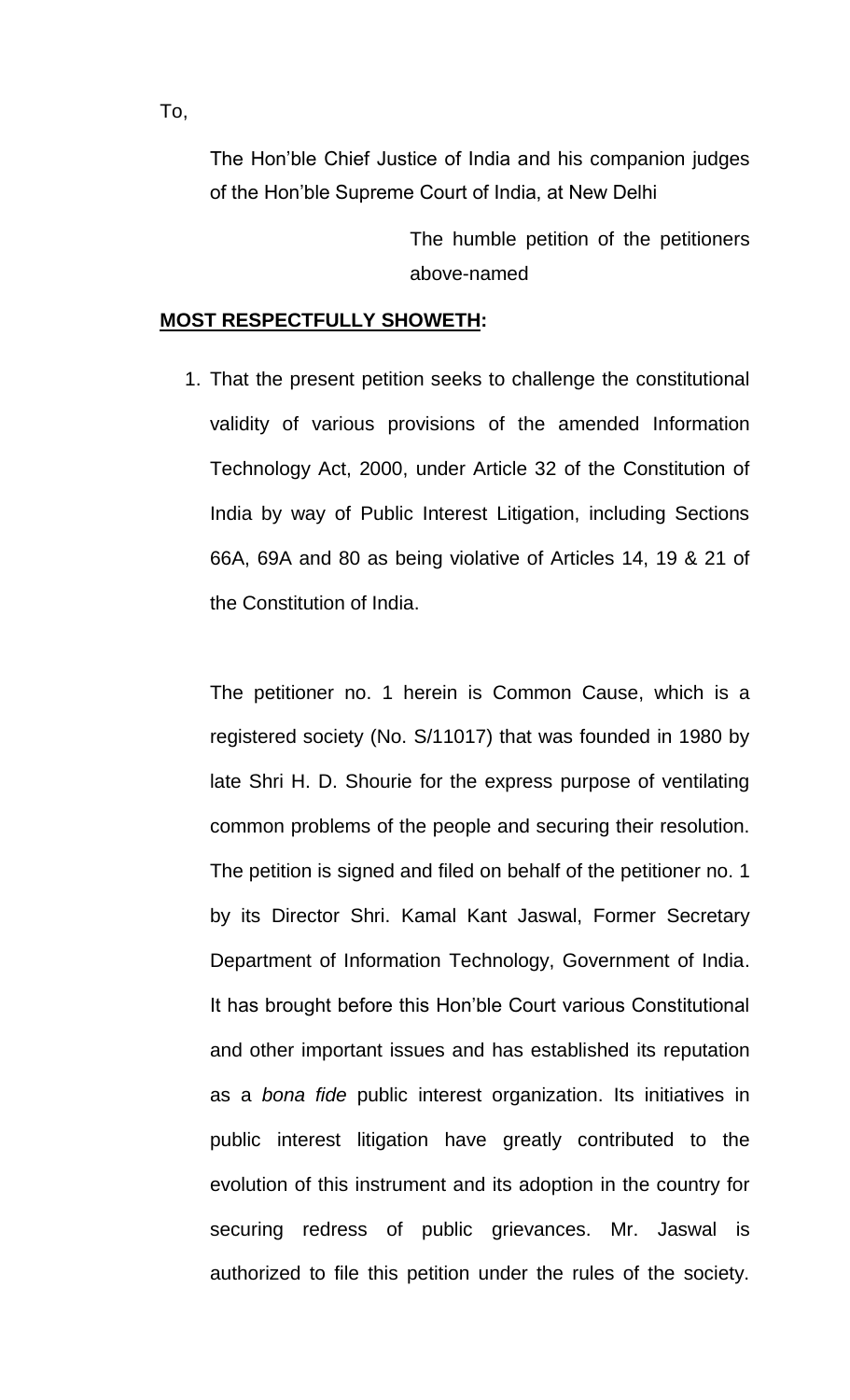Memorandum and authorization letter are being filed along with the Vakalatnama.

Petitioner No. 2 is Mr. Somnath Bharti, who is an advocate practicing in this Hon'ble Court and is an alumnus of IIT Delhi. He is the present President of IIT Delhi Alumni Association and has expertise in laws involving technologies and has done extensive research on these issues.

Petitioners have not made any representation to the respondent prior to filing this petition since a similar case is already pending before the Court.

- 2. That in the last few months various cases have come to light which have demonstrated in no uncertain terms the abuse of the extremely vague and ambiguous provisions of the Information Technology Act, 2000 (as amended in 2008) by authorities. These cases have had a chilling impact upon the enjoyment of fundamental rights by the members of the public.
- 3. Some of the important events that have happened in this regard are as follows:
	- (a) A case was registered against Prof. Ambikesh Mahapatra by the State of West Bengal *inter alia* on the ground that he had forwarded some political cartoons which already existed on Facebook.com to some other people. A case under Section 66A, I. T. Act was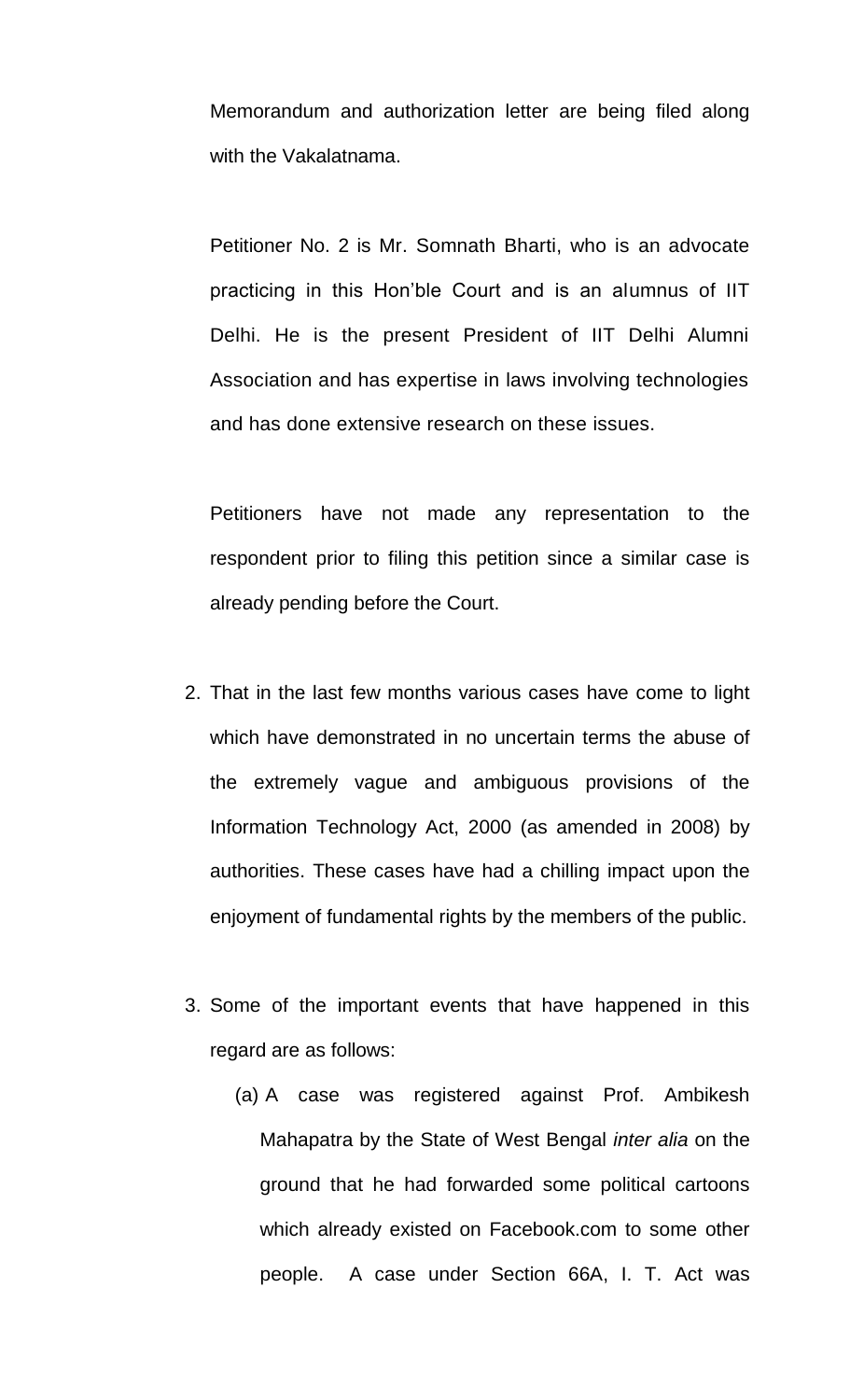registered and the Professor was arrested and later bailed out.

- (b) In the case of Ravi Srinivasan, a complaint was made by Karthi Chidrambaram, son of Mr. P. Chidrambaram, Union Finance Minister, on the ground that the accused had tweeted content defamatory of the complainant. Consequently, a case under Section 66A of the Information Technology Act, 2000 was registered. Ravi Srinivasan was arrested and subsequently released.
- (c) Two employees of Air India were booked for "derogatory" remarks made against the Prime Minister's Office and the national flag while commenting on a strike by Air India pilots. The duo was charged under Section 506(2) of the Indian Penal Code and Sections 66 A and 67 of the Information Technology (IT) Act, besides the relevant sections of the Prevention of Insults to National Honour Act, 1971. Later, the two were granted bail.
- (d)Section 66A again came into sharp focus after Shiv Sena Chief Bal Thackrey's death, when a young girl, Shaheen Dhada, put a post on Facebook questioning the closure of Mumbai and another girl liked her post. For the said matter, a case under Section 66A of the Information Technology Act, 2000 was registered and both the girls were arrested.
- (e) In the Birthday Cake case, a boy was arrested under Section 66A on the ground that he had sent a cake to a girl's house with the girl's image (which had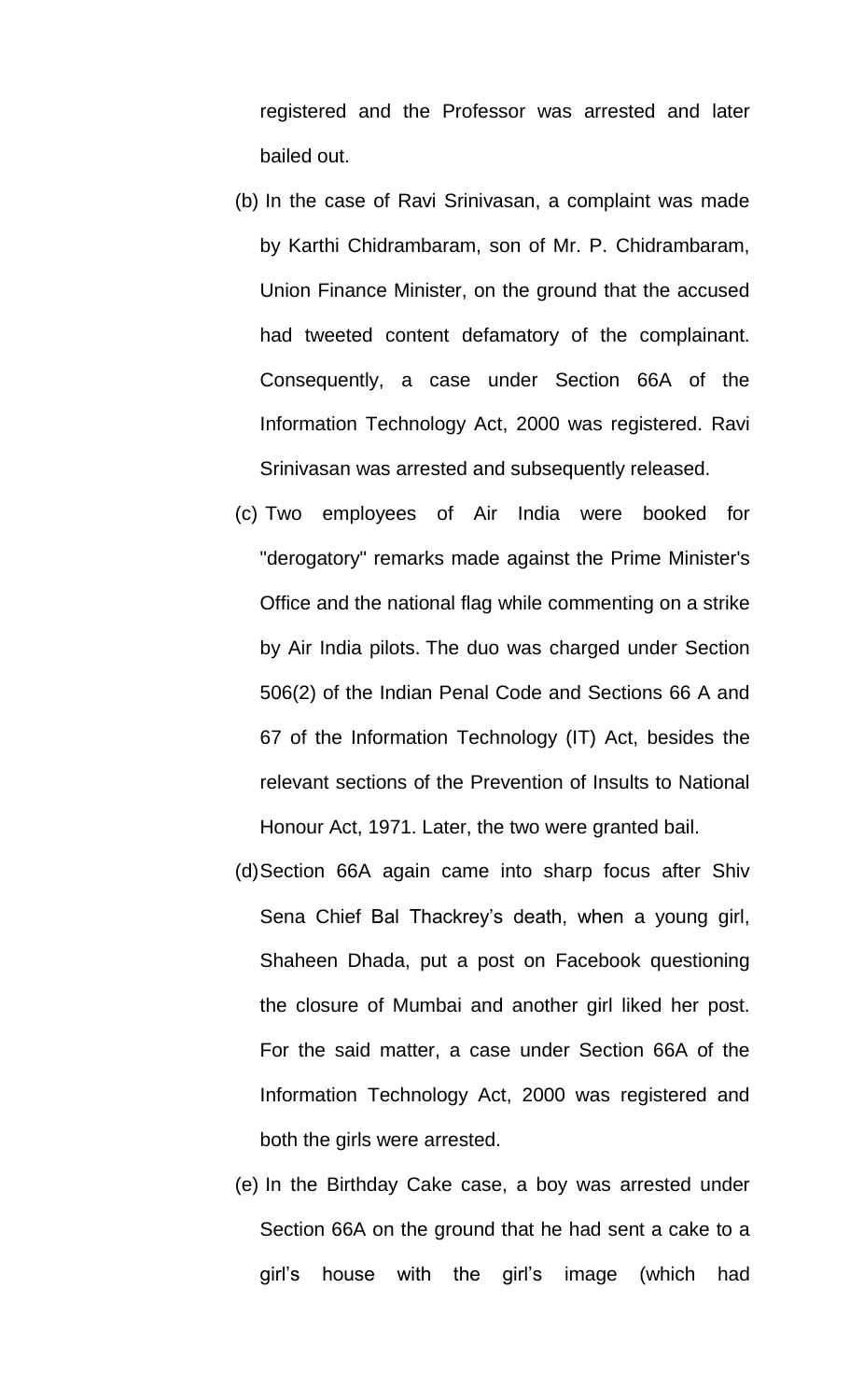electronically been transmitted), reproduced on top of the cake. This case really takes the cake, in so far as bizarre applications of Section 66A go.

4. That the following substantial questions of law of general public importance arise from the present petition:

## **QUESTIONS OF LAW**

- A. Whether Section 66A of the Information Technology Act, 2000 containing extremely wide, vague and ambiguous terms is violative of the Article 14 of the Constitution of India, in as much as Section 66A places unreasonable restrictions on online free speech as opposed to free speech in the real world?
- B. Whether Section 66A of the amended Information Technology Act, 2000 is violative of Article 19 of the Constitution of India, in as much as the restrictions put on online free speech under Section 66A go far beyond reasonable restrictions defined under Article 19(2) of the Constitution?
- C. Whether mere causing of annoyance or inconvenience to a person by legitimate online free speech of another should be a ground for limiting the freedom of online speech, at a time when free speech in the actual world cannot be limited on such grounds under Article 19(2) of the Constitution of India?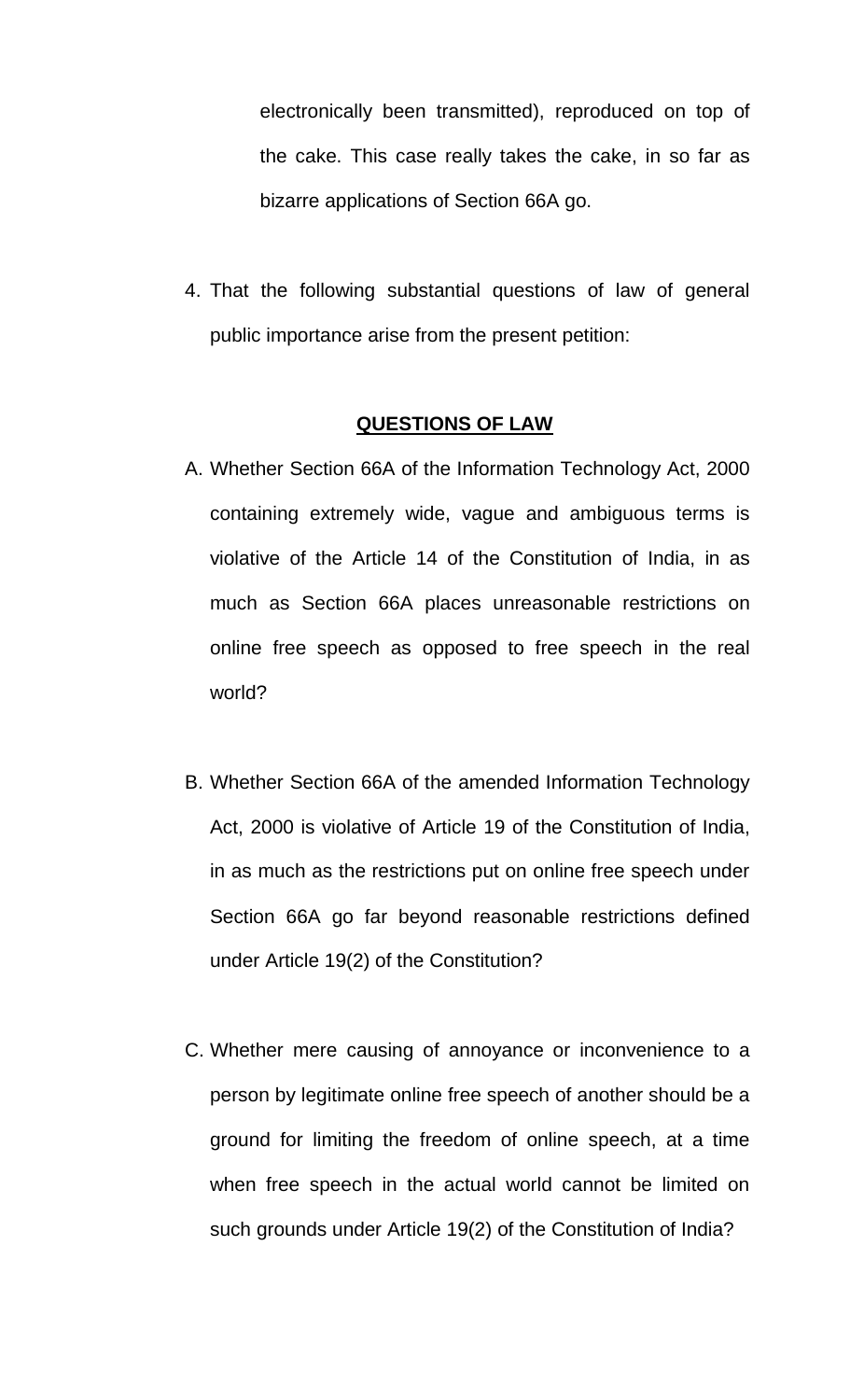- D. Whether the vague description of various acts constituting an offence under Section 66A of the IT Act, without any definition or prescription of standards whatsoever and being capable of wanton abuse is violative of the sacrosanct freedom of speech and expression guaranteed by Article 19 (1) (a) of the Constitution and so also violative of Article 14 and 21 of the Constitution?
- E. Whether various terms such as 'grossly offensive' or 'has menacing character', 'annoyance', 'inconvenience', 'danger', 'obstruction', 'insult', 'injury', 'criminal intimidation', 'enmity', 'hatred', or 'ill will', employed in Section 66A, in the context of the digital format, are arbitrary, fanciful and vague, giving the State and its various agencies and instrumentalities a scope for misusing or abusing them and hence are violative of the Constitution of India.
- F. Whether the use of vague and arbitrary terms under Section 66A of the amended Information Technology Act, 2000 provides the scope for their blatant abuse by the lawenforcement agencies, thereby prejudicially impacting the enjoyment of the fundamental rights under Chapter III of the Constitution of India?
- G. Whether the inherent defect of the unconstitutionality of Section 66A of the amended Information Technology Act,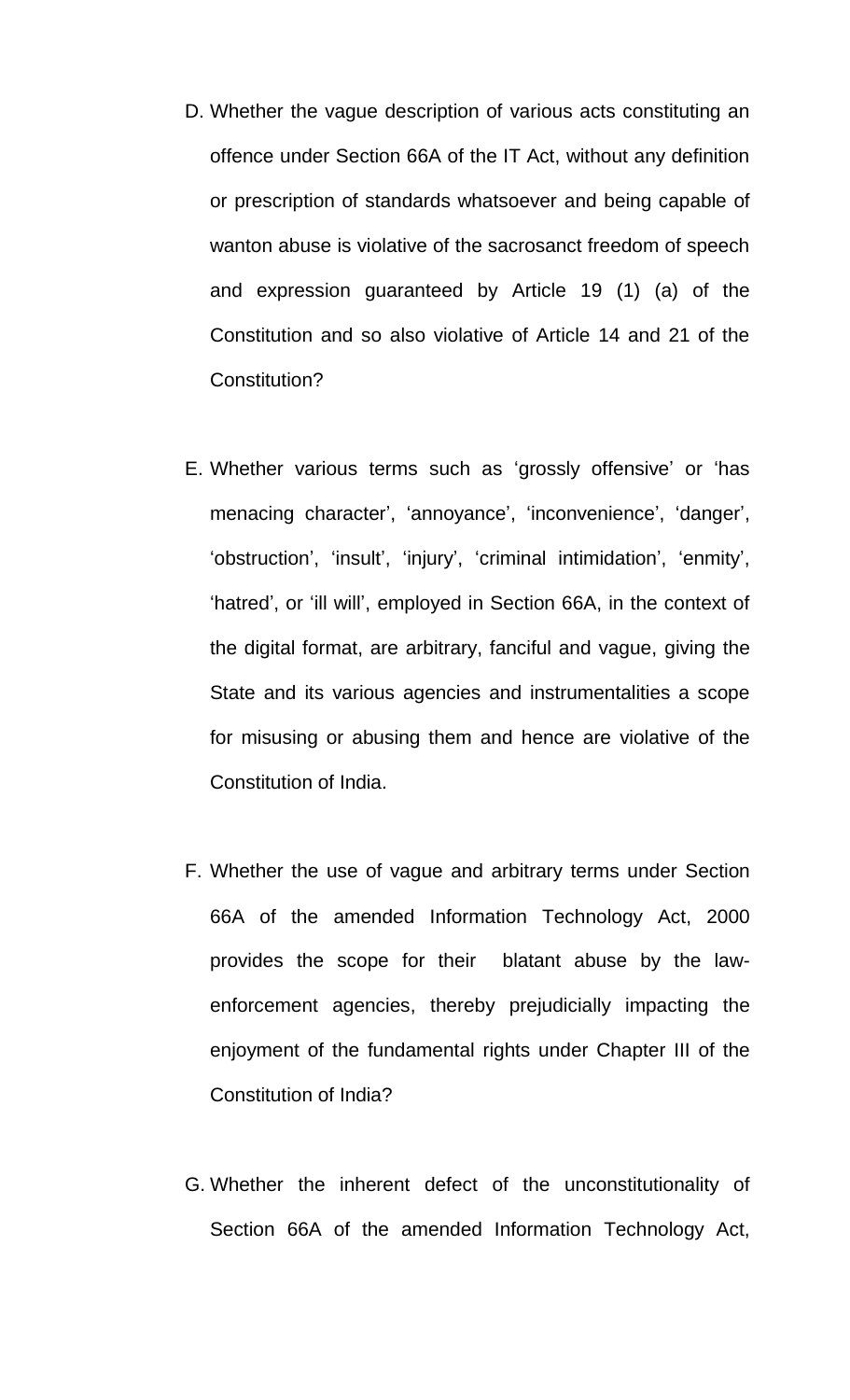2000 can be rectified by secondary legislation in the form of guidelines?

- H. Whether online freedom of speech and expression should be subject to greater restrictions than freedom of speech and expression in the actual world?
- I. Whether Section 69A of the amended Information Technology Act, 2000 is violative of Article 14, 19 & 21 of the Constitution of India, given the fact that it does not provide any effective remedies of redressal for the legal entities/members of the public whose information, generated, transmitted, received, stored or hosted on any computer resource, is blocked for access by the public or caused to be blocked for access under Section 69A of the amended Information Technology Act, 2000?
- J. Whether Section 69A of the amended Information Technology Act, 2000 and rules made thereunder, viz. the Information Technology (Procedure and Safeguards for Blocking for Access of Information by Public) Rules, 2009 are violative of Articles 14, 19 & 21 of the Constitution of India, in as much as the same do not provide for unblocking of blocked content/information generated, transmitted, received, stored or hosted in any computer resource?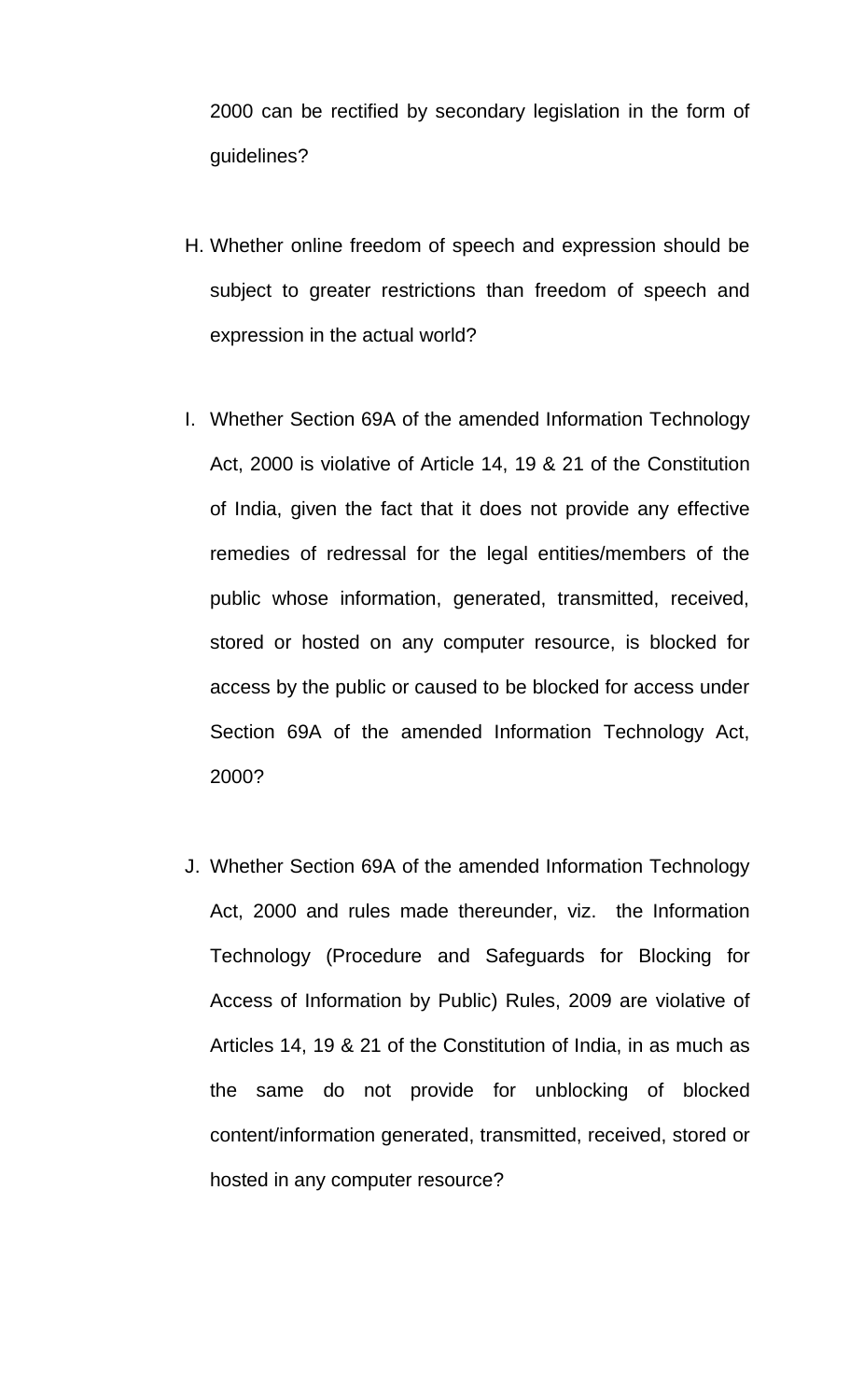K. Whether Section 80 of the amended Information Technology Act, 2000 is violative of Articles 14, 19 & 21 of the Constitution of India, in as much as the same gives unbridled powers to a police officer, not below the rank of an Inspector, to arrest without warrant any person found in any public place who is reasonably suspected of being about to commit any cybercrime/ offence under the Information Technology Act, 2000?

#### **BRIEF FACTS**

- 5. That the Information Technology Act, 2000 was enacted in India as a legislation to provide legal recognition for transactions carried out by means of electronic data interchange and other means of an electronic communication commonly referred to as electronic commerce, which involved the use of alternatives to paper-based methods of communication and storage of information. Other objectives behind the enactment of Information Technology Act, 2000 were to facilitate electronic filing of documents with Government agencies and to further amend four different laws, viz. the Indian Penal Code, the Indian Evidence Act, 1872, the Bankers' Books Evidence Act, and the Reserve Bank of India, 1935.
- 6. That the Information Technology Act, 2000 was further amended by the Information Technology (Amendment) Act,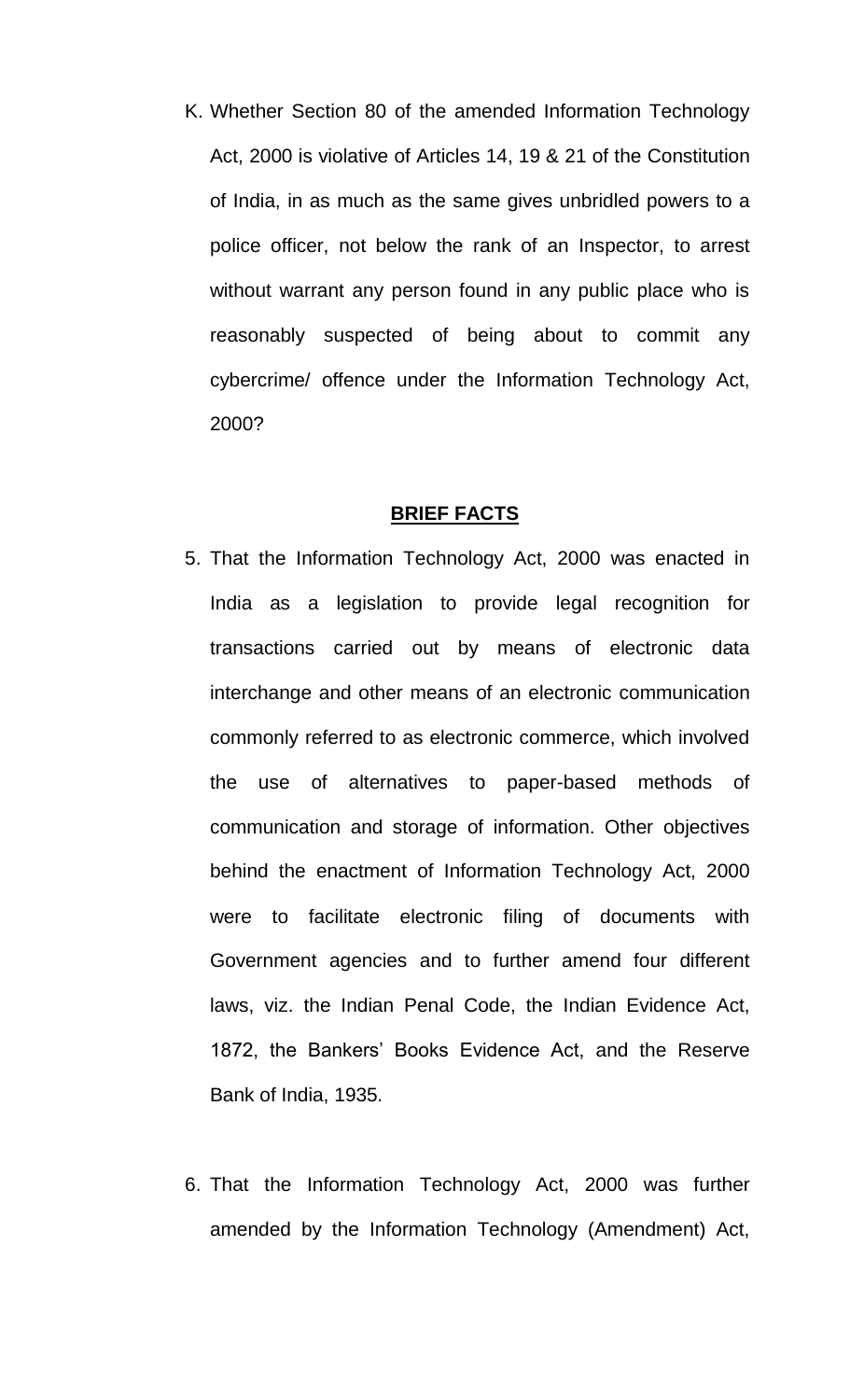2008, which inserted various provisions in the Information Technology Act, 2000.

7. The following important provisions of the Information Technology Act, 2000, as amended by the Information Technology (Amendment) Act, 2008, are under challenge in the present petition.

# *"Section 66A- Punishment for sending offensive messages through communication service, etc.*

*Any person who sends, by means of a computer resource or a communication device,-*

- *a) any information that is grossly offensive or has menacing character; or*
- *b) any information which he knows to be false, but for the purpose of causing annoyance, inconvenience, danger, obstruction, insult, injury, criminal intimidation, enmity, hatred, or ill will, persistently makes by making use of such computer resource or a communication device; or*
- *c) any electronic mail or electronic mail message for the purpose of causing annoyance or inconvenience or to deceive or to mislead the addressee or recipient about the origin of such messages,*

*shall be punishable with imprisonment for a term which may extend to two three years and with fine.*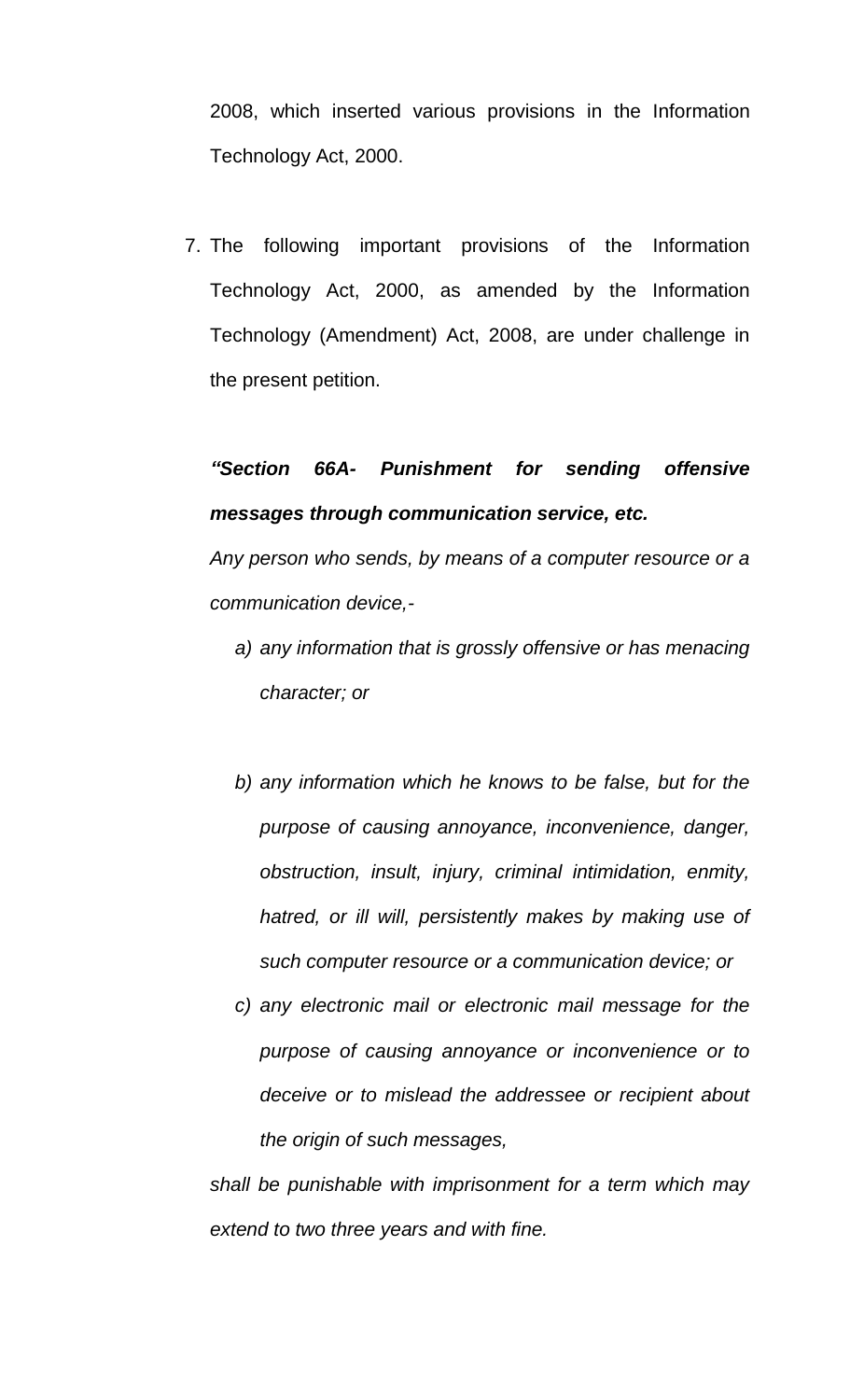*Explanation:- For the purposes of this section, terms "electronic mail" and "electronic mail message" means a message or information created or transmitted or received on a computer, computer system, computer resource or communication device including attachments in text, image, audio, video and any other electronic record, which may be transmitted with the message."*

# *"Section 69A - Power to issue directions for blocking for public access of any information through any computer resource.*

*(1) Where the Central Government or any of its officer specially authorised by it in this behalf is satisfied that it is necessary or expedient so to do in the interest of sovereignty and integrity of India, defence of India, security of the State, friendly relations with foreign States or public order or for preventing incitement to the commission of any cognizable offence relating to above, it may subject to the provisions of sub-section (2), for reasons to be recorded in writing, by order, direct any agency of the Government or intermediary to block for access by the public or cause to be blocked for access by the public any information generated, transmitted, received, stored or hosted in any computer resource.*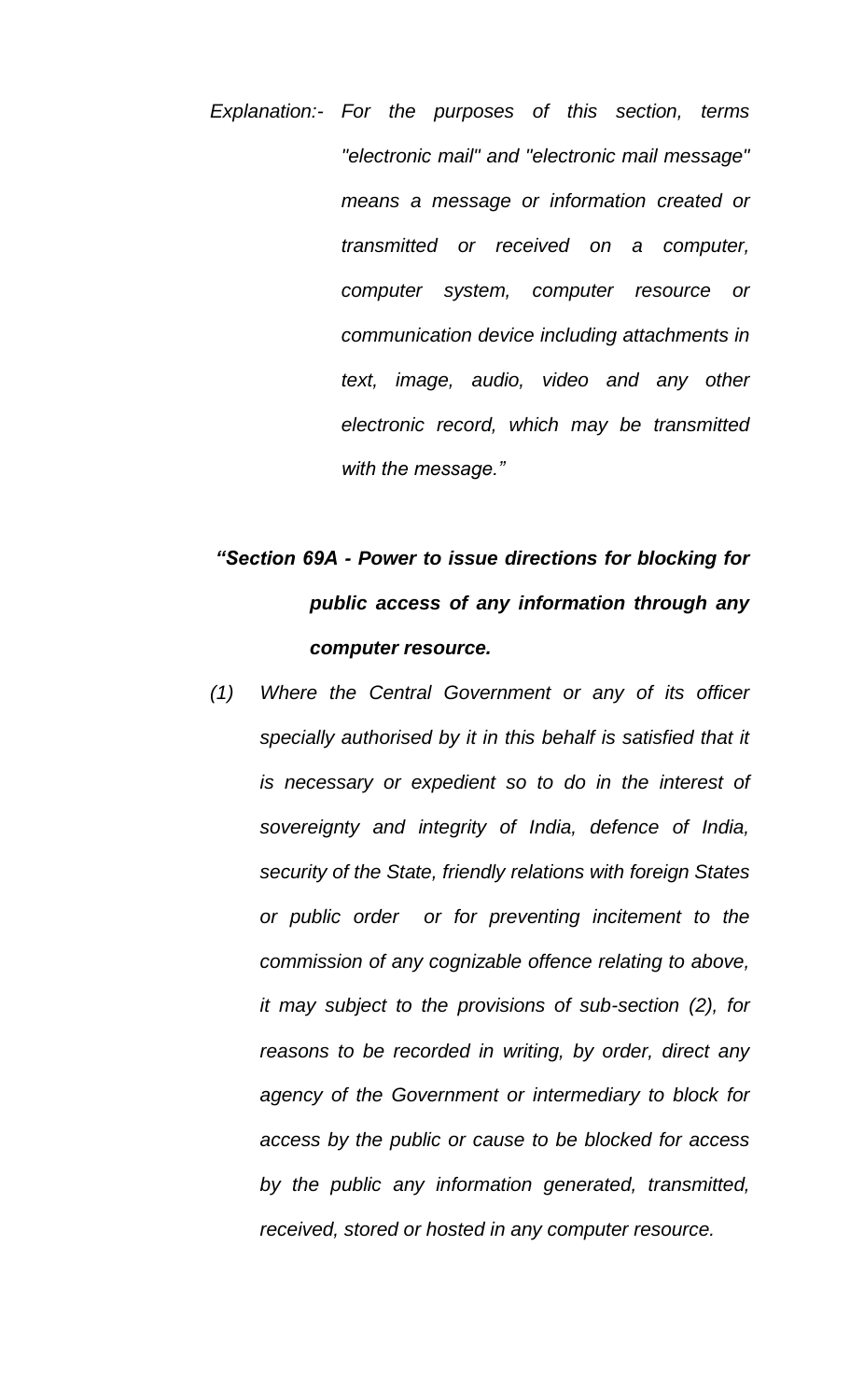- *(2) The procedure and safeguards subject to which such blocking for access by the public may be carried out, shall be such as may be prescribed.*
- *(3) The intermediary who fails to comply with the direction issued under sub-section (1) shall be punished with an imprisonment for a term which may extend to seven years and also be liable to fine."*

# *"Section 80 - Power of police officer and other officers to enter, search, etc.*

- *(1) Notwithstanding anything contained in the Code of Criminal Procedure, 1973, (2 of 1974) any police officer, not below the rank of a Inspector, or any other officer of the Central Government or a State Government authorised by the Central Government in this behalf may enter any public place and search and arrest without warrant any person found therein who is reasonably suspected or having committed or of committing or of being about to commit any offence under this Act*
- *Explanation.—For the purposes of this sub-section, the expression "public place" includes any public conveyance, any hotel, any shop or any other place intended for use by, or accessible to the public.*
- *(2) Where any person is arrested under sub-section (1) by an officer other than a police officer, such officer shall, without unnecessary delay, take or send the person*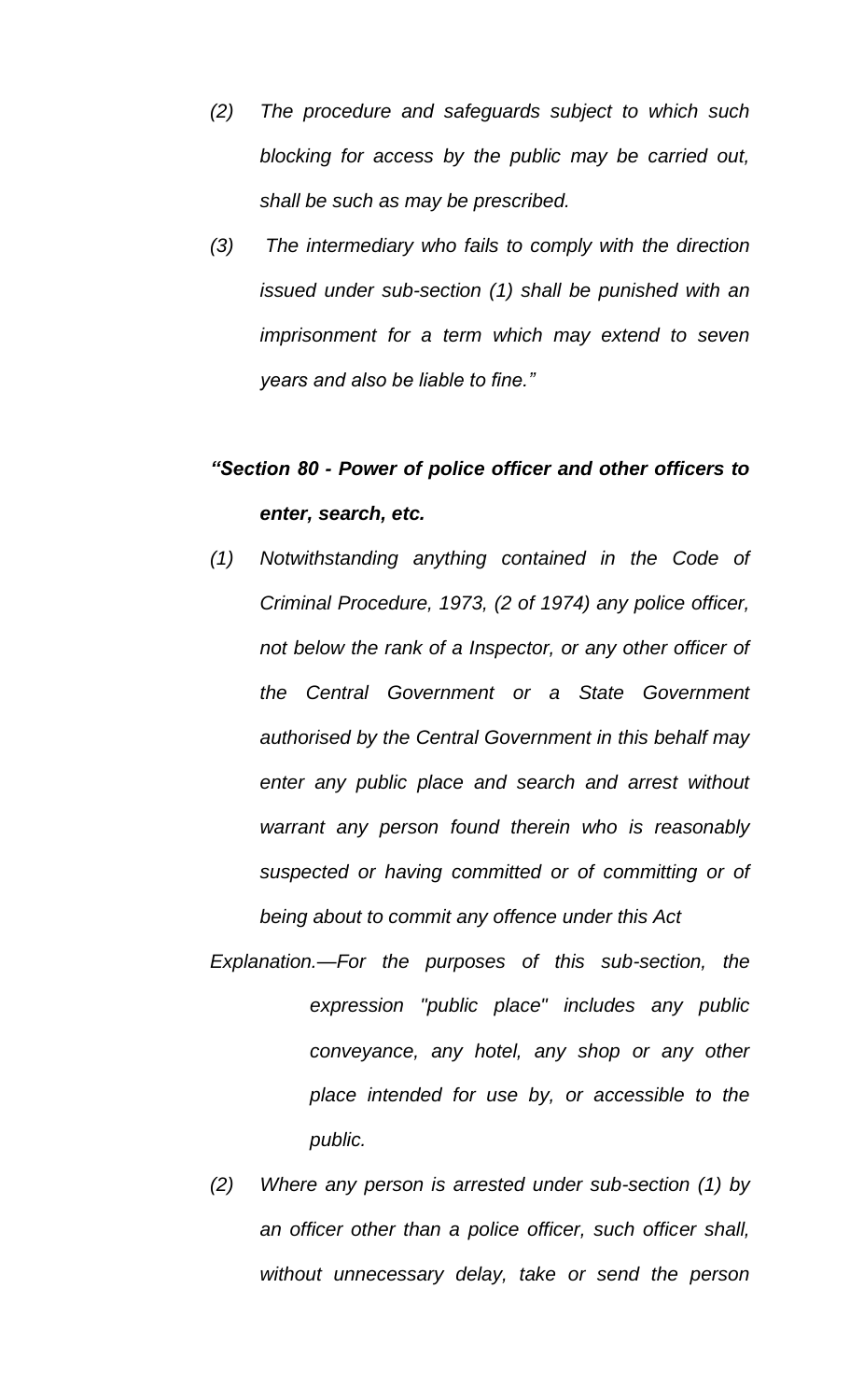*arrested before a magistrate having jurisdiction in the case or before the officer-in-charge of a police station.*

- *(3) The provisions of the Code of Criminal Procedure, 1973(2 of 1974) shall, subject to the provisions of this section, apply, so far as may be, in relation to any entry, search or arrest, made under this section."*
- 8. That the aforesaid provisions are patently violative of the Indian Constitution and are liable to patent abuse and misusein view of the subjective discretion given to the authorities concerned. This is corroborated by all the cases mentioned above, viz. Prof. Ambikesh Mahapatra case, Ravi Srinivasan case, Air India Employees case, Shaheen Dhada case, and Birthday Cake case.
- 9. That the present petitioner as a Society being aggrieved, is challenging the constitutional validity of Section 66A, 69A & 80 of the amended Information Technology Act, 2000 under Article 32 of the Constitution of India *inter alia* on the following grounds, which can be taken in the alternative and without prejudice to one and another.

### **GROUNDS**

A. That the phraseology of Section 66A of the IT Act, 2000 is so wide and vague and incapable of being judged on objective standards, that it is susceptible to wanton abuse and hence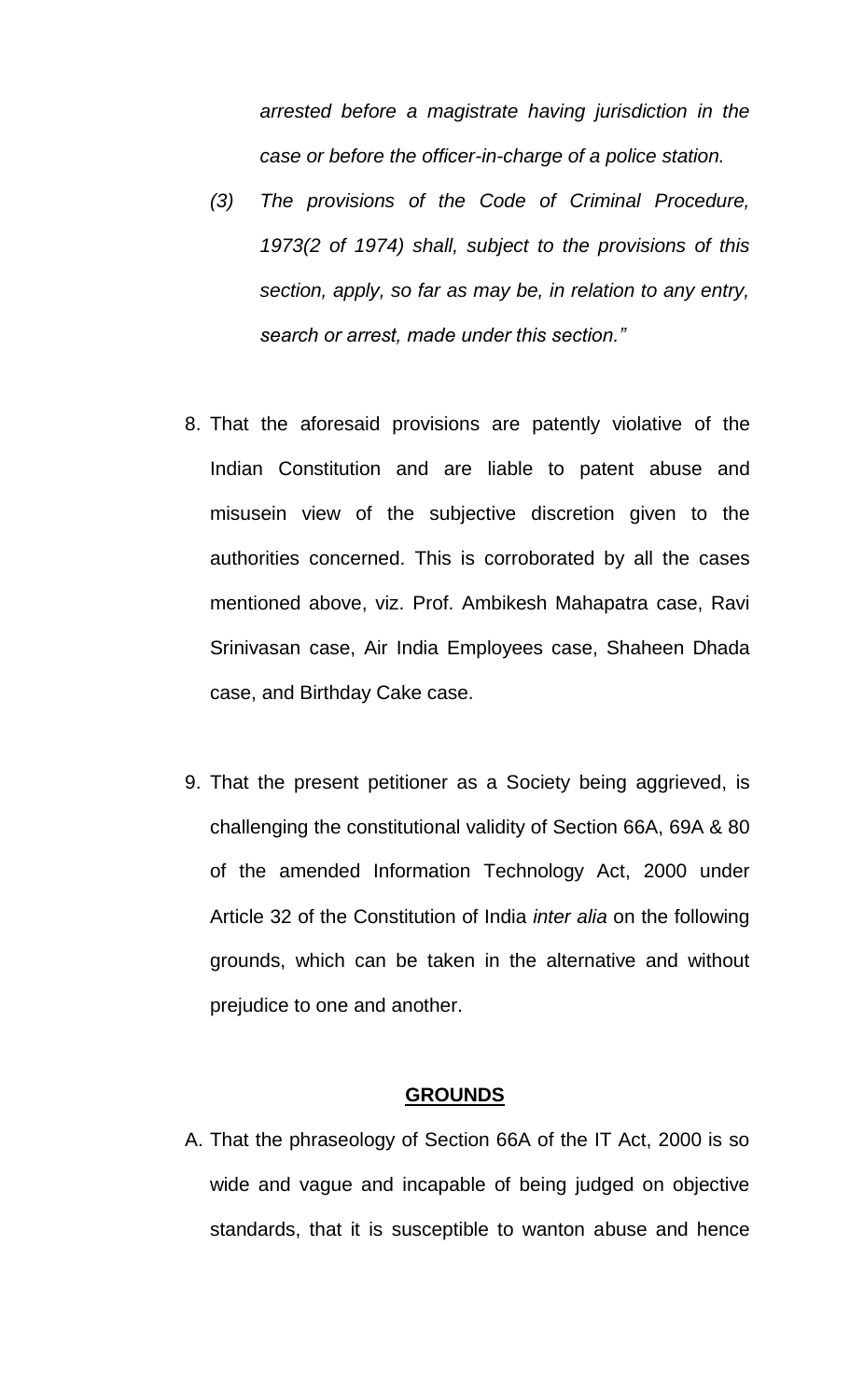falls foul of Article 14, 19 (1) (a) and Article 21 of the Constitution.

B. That all terms constituting an offence under Section 66 A of the IT Act have not been defined either under the IT Act, 2000 or under the General Clauses Act or under any other legislation and thus susceptible to abuse and consequentially violative of Article 14 and 21 of the Constitution. That there have been so many examples where the alleged misuse and abuse of section 66A IT act have hit national headlines. They include the application of this section in the cases of Ms Shaheen Dadha, a 21-year-old girl, who was arrested for questioning the shutdown of the city after Shiv Sena Chief Bal Thackeray's death in her post on Facebook, which was 'liked' and shared by her friend, Renu, who was also arrested by Thane Rural police in Maharashtra; businessman Ravi Srinivasan, who was arrested by Puducherry police in October 2012 for his tweets about Union Finance Minister Sri P. Chidambaram's son, Karthi Chidambaram; Ambikesh Mahapatra , a Kolkata professor, who was arrested in April 2012 for posting cartoons critical of Ms Mamata Banerjee on social networking sites, Nandakumar Venkataraman, CEOdesignate of Ecole Mondiale International School, Chennai, arrested in 2008 by the Thane Cyber Crime Cell, Maharashtra for hosting an allegedly libellous blog about a company's board of governors; and many more.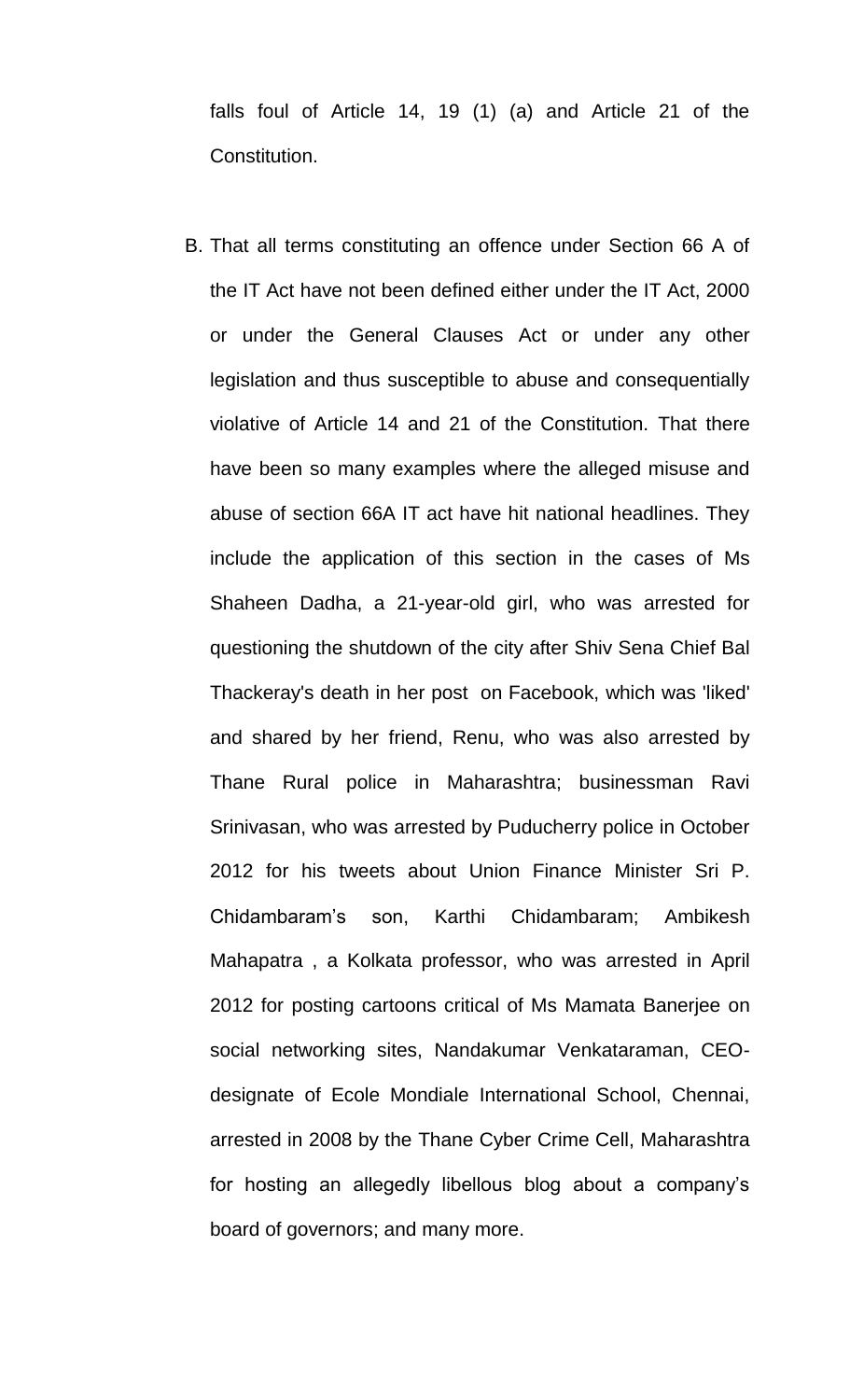- C. That Section 66A IT Act has led to extensive abuse and misuse because of its extreme vagueness, incongruity, looseness and ambiguity. This section violates the Fundamental Right under Article 19(1)(a), which guarantees that all citizens shall have the right to freedom of speech and expression, subject to reasonable restrictions provided under Article 19(2), i.e. in the interests of the sovereignty and integrity of India, the security of the State, friendly relations with foreign States, public order, decency or morality, or in relation to contempt of court, defamation or incitement to an offence.
- D. That it is pertinent to point out that there is a judicial precedent established by the Hon'ble Supreme Court and the various Hon'ble High Courts that no arbitrary, vague, incoherent, sloppy, slack, wide, pervasive and blanket ban/restrictions can be imposed on the right to freedom of expression and the right to life and personal liberty.
- E. That section 66A is grossly violative of the freedom of expression guaranteed by the Constitution of India and has all the potential and possibilities of being misused and abused, thereby leading to abridgement of human rights and the fundamental rights enshrined in Part III of the Constitution of India.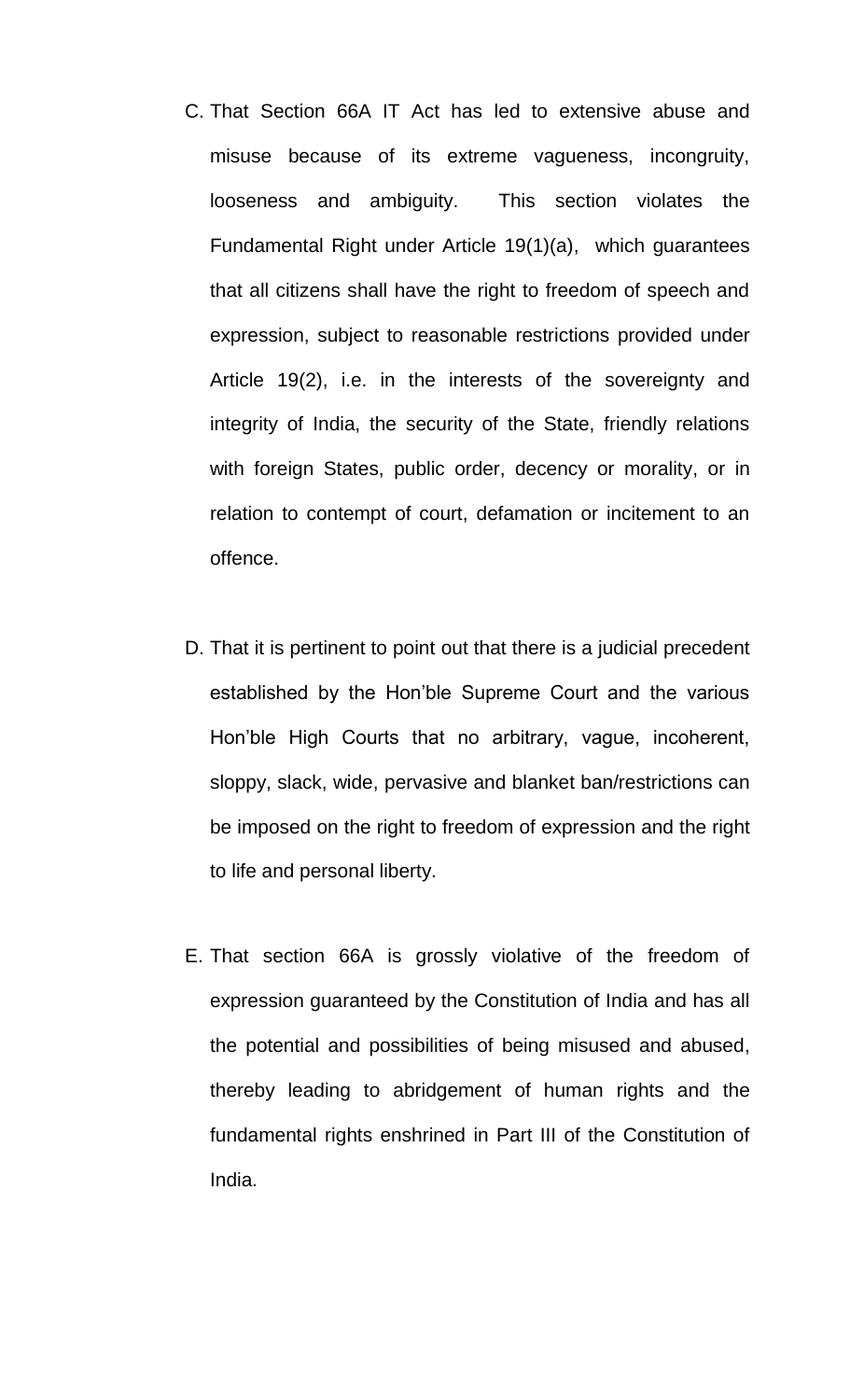- F. That the vague and wide terms employed in Section 66A of the amended Information Technology Act, 2000 are incapable of being judged on objective standards and are susceptible to wanton abuse and hence are violative of Articles 14, 19 & 21 of the Constitution of India. Seen in the context of the law of the land decided by this Hon'ble Court in *A K Roy vs Union of India (1982) 1SCC 271*, it may be submitted that Section 66A of the amended Information Technology Act, 2000 is capable of wanton abuse and further capable of being extended cavalierly in such a manner as to allow the deprivation of the personal liberty of people, which *per se* would be a flagrant violation of the principle of fairness and justness of procedure that is implicit in Article 21 of the Constitution of India.
- G. That Section 66A of the amended Information Technology Act, 2000, is capable of tremendous abuse which could have a chilling effect on online free speech. Its arbitrary invocation has elicited strident protests from all sections of the stakeholders, including the online community.
- H. That as per the established law of the land, the constitutional protection of free speech is calculated to insulate the freedom from such a "chilling effect". Section 66A of the amended Information Technology Act, 2000 allows the institution of criminal proceedings on frivolous grounds against law abiding citizens exercising legitimate freedom of speech and expression as guaranteed to them under Article 19 of the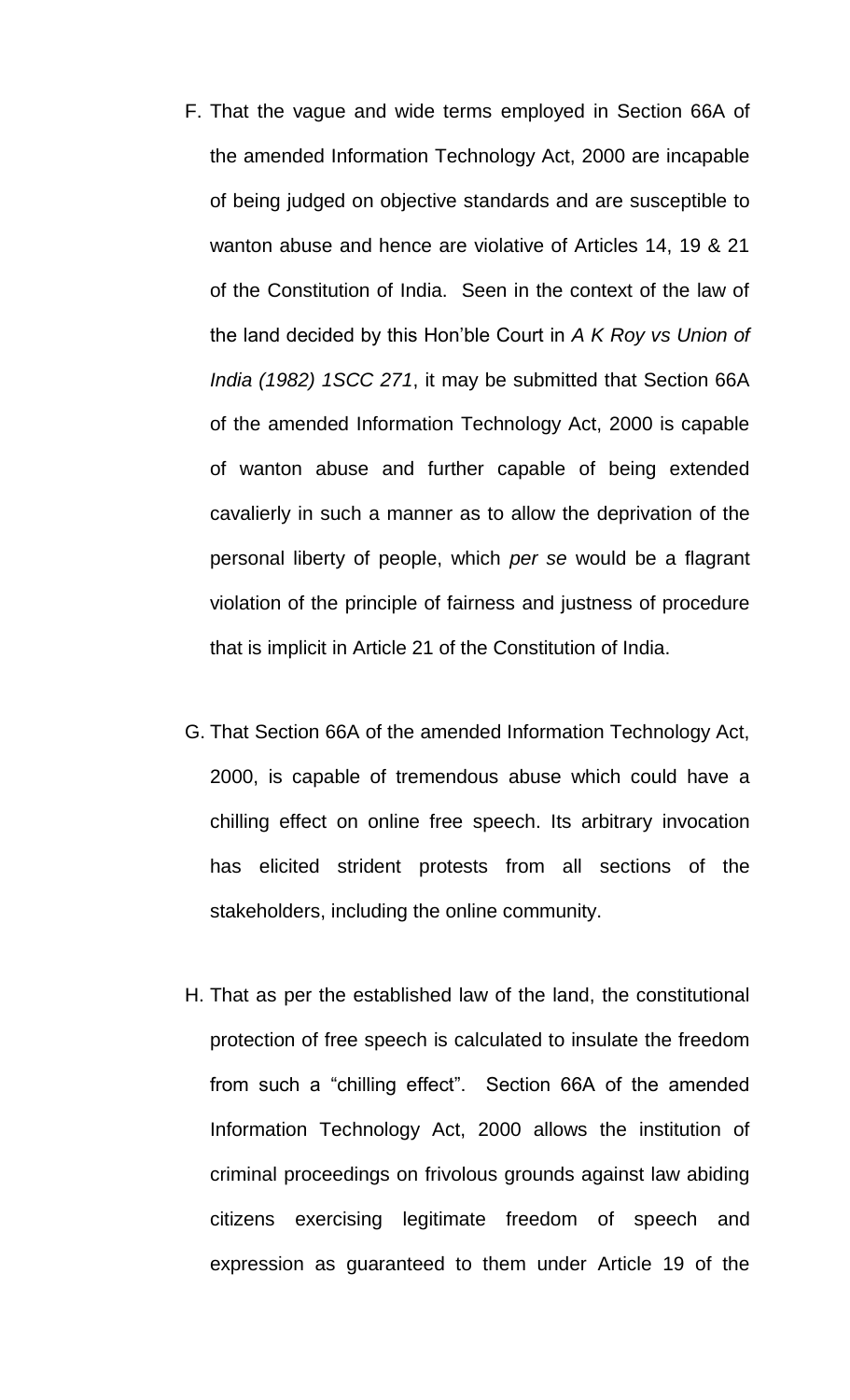Constitution of India, which by itself is tantamount to harassment of *bona fide* law abiding citizens, inadequately mitigated by eventual discharge.

- I. That Section 66A IT Act is extremely vague, wide, all pervasive, confusing, incongruent and ambiguous, and violates the Fundamental Rights of the citizen under Articles 14, 19 and 21 of the Constitution of India, and has all the possibility of being misused and abused.
- J. That Section 66A of the Information Technology Act, 2000 infringes the freedom of the press, which is considered as the fourth estate, which takes upon itself the responsibility to inform and educate the public through various media and in this case, the internet, more particularly through websites, blogs, posts, tweets etc. It is the settled view that the freedom of speech and expression includes the freedom of the press and circulation. The importance of this freedom enshrined in the Constitution cannot be overemphasized as it forms a part of the fundamental rights which are the touchstone of our democratic set-up. Freedom of press is the most cherished and valued freedom in a democracy; and democracy cannot survive without a free press. In absence of a free and independent press, free debate and open discussion are not possible and so also, the process of generating thoughts would be stifled. The Apex Court has time and again through various judicial pronouncements reiterated the primacy and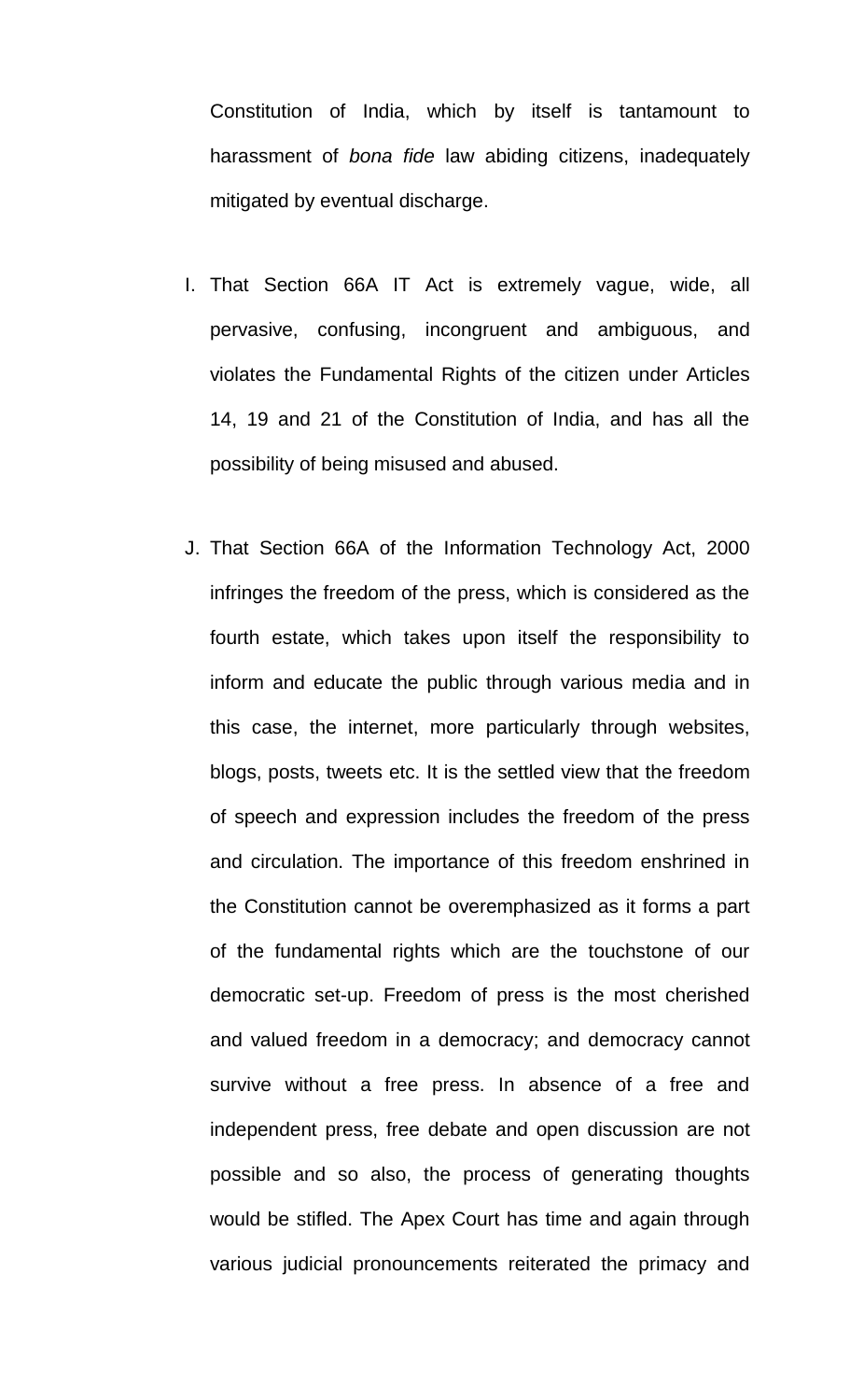significance of the freedom of press. It would be apt here to mention the most relevant case of *The Indian Express Newspapers (Bombay) Pvt. Ltd & Ors. Vs. Union Of India & Ors. AIR 1986 SC 872* wherein the Apex Court as early as 1985 held that that freedom of press is the heart of social and political intercourse and it has assumed the role of a public educator. The Court in its powerful and poignant words held that the constitutional guarantee of this freedom is not so much for the benefit of the press as it is for the benefit of the public as it exposes the weaknesses of the governments and makes for an informed electorate. The Court also held that:

*"16. The theory is that in a democracy freedom of expression is indispensable as all men are entitled to participate in the process of formulation of common decisions. Indeed, freedom of expression is the first condition of liberty. It occupies a preferred position in the hierarchy of liberties giving succor and protection to other liberties. It has been truly said that it is the mother of all other liberties. The Press as a medium of communication is a modern phenomenon. It has immense power to advance or thwart the progress of civilization. Its freedom can be used to create a brave new world or to bring about universal catastrophe."*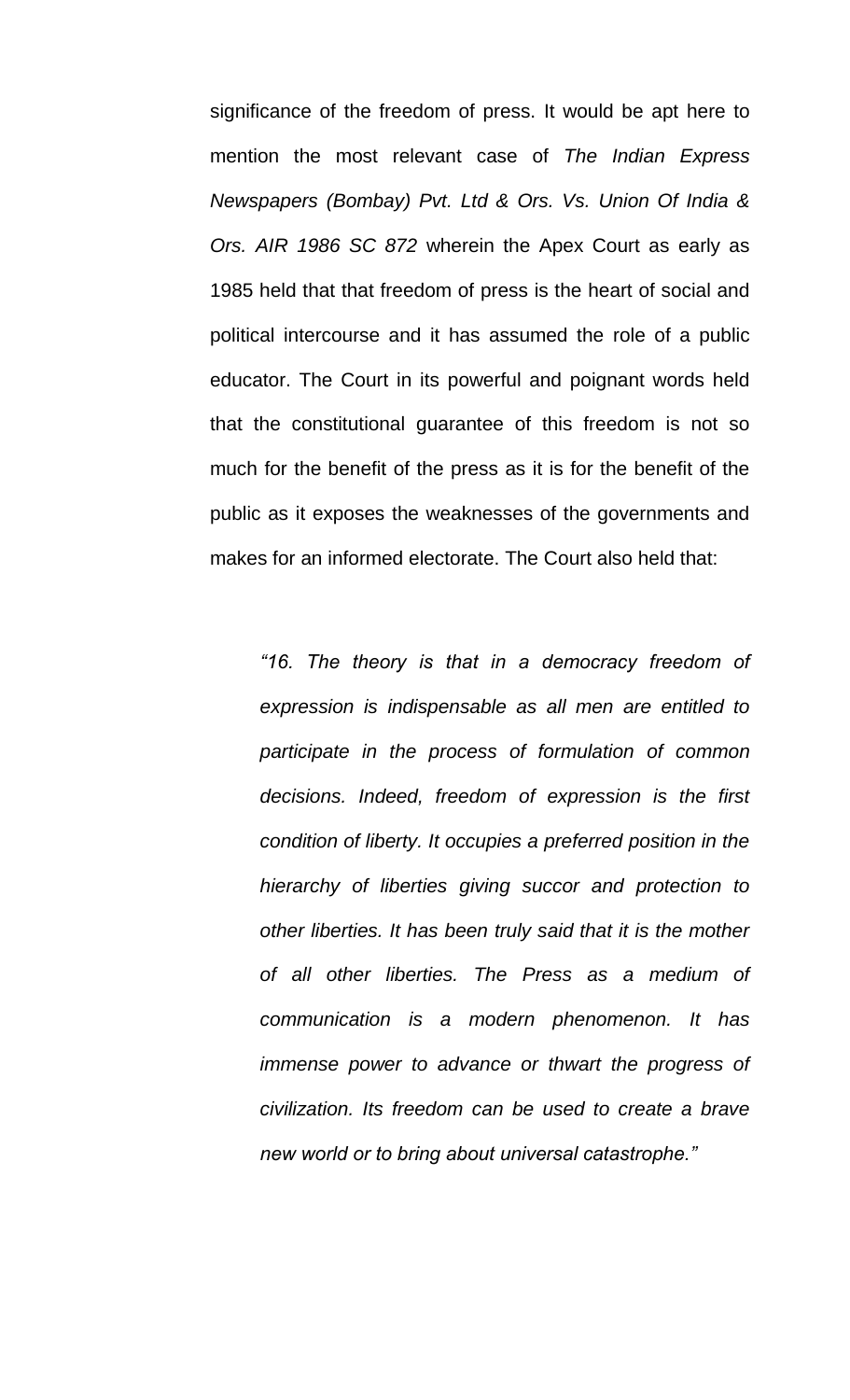Section 66A is capable of being used as a handle to curb the freedom of the press and hence is violative of the Constitution of India.

K. The Section 66A of the Information Technology Act negates the law laid down in *Life Insurance Corporation of India & Union of India & Anr. vs. Prof Manubhai D. Shah & Cinemart Foundation AIR 1993 SC 171*, wherein the Court held the freedom of speech to be a basic human right in the following words:

> *8. "Speech is God's gift to mankind. Through speech a human being conveys his thoughts, sentiments and feelings to others. Freedom of speech and expression is thus a natural right which a human being acquires on birth. It is, therefore, a basic human right. "Everyone has the right to freedom of opinion and expression; the right includes freedom to hold opinions without interference and to seek and receive and impart information and ideas through any media and regardless of frontiers" proclaims the Universal Declaration of Human Rights (1948). The People of India declared in the Preamble of the Constitution which they gave unto themselves their resolve to secure to all citizens liberty of thought and expression.*

> *The words 'freedom of speech and expression' must, therefore, be broadly construed to include the freedom to*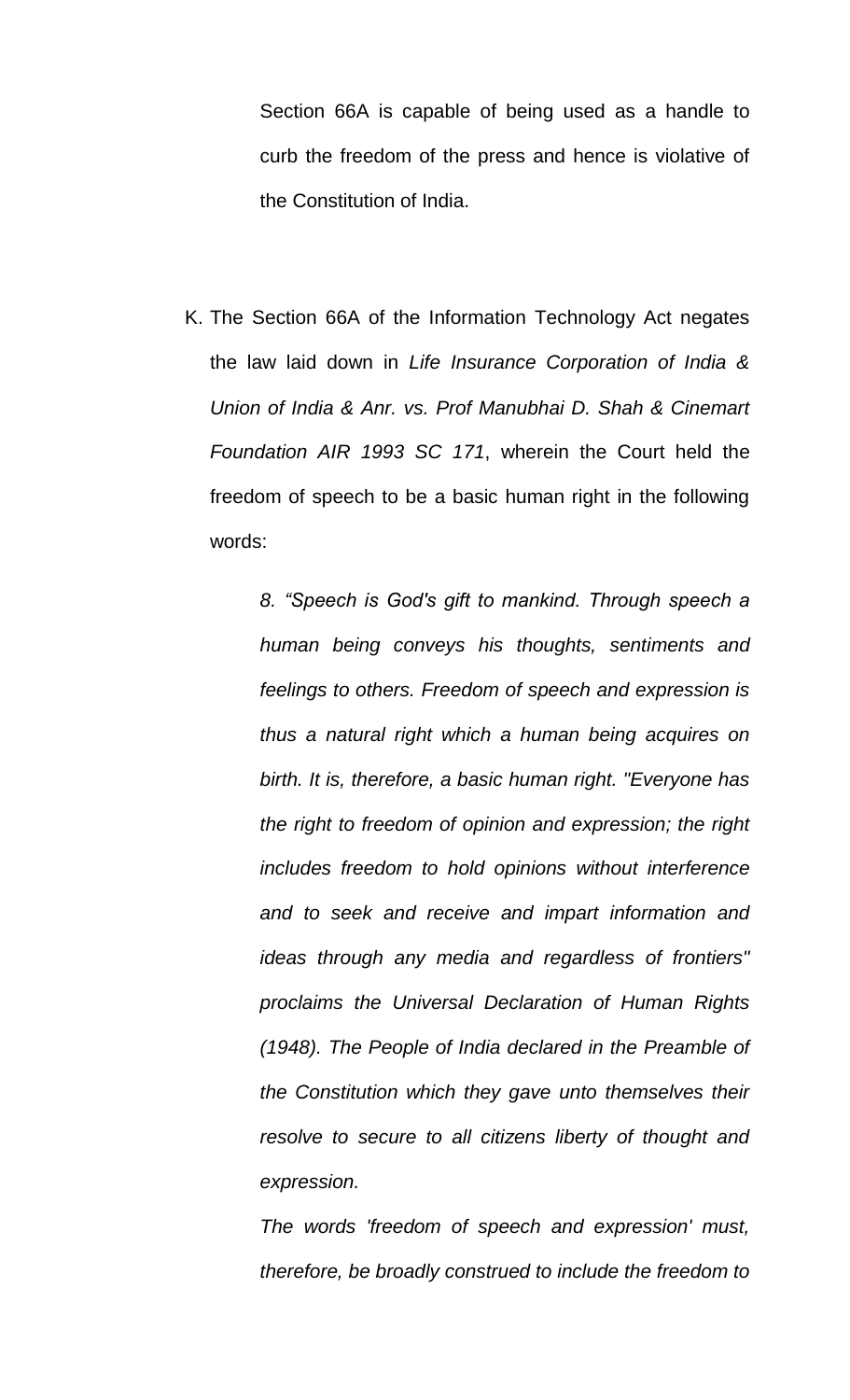*circulate one's views by words of mouth or in writing or through audio-visual instrumentalities. It, therefore, includes the right to propagate one's views through the print media or through any other communication channel e.g. the radio and the television. Every citizen of this free country, therefore, has the right to air his or her views through the printing and/or the electronic media subject of course to permissible restrictions imposed under Article 19(2) of the Constitution."*

- L. That the freedom to air one's views, howsoever inconvenient or annoying, is the life-line of any democratic institution and any attempt to stifle, suffocate or gag this right would sound the death knell of democracy and help usher in autocracy or dictatorship.
- M. That Section 66A of the amended Information Technology Act, 2000 is otherwise violative of the law laid down by this Hon'ble Court in the case of *Pepsi Foods Limited v/s Special Judicial Magistrate (19888) 5SCC 749*, wherein this Hon'ble Court has stipulated that the criminal law cannot be set into motion as a matter of course and that the order of the Magistrate while summoning the accused must reflect that he has applied his mind to the facts of the case. Given the established principles of law in this regard, it is submitted that Section 66A has elements which have the effect of curtailment of freedom of speech and expression.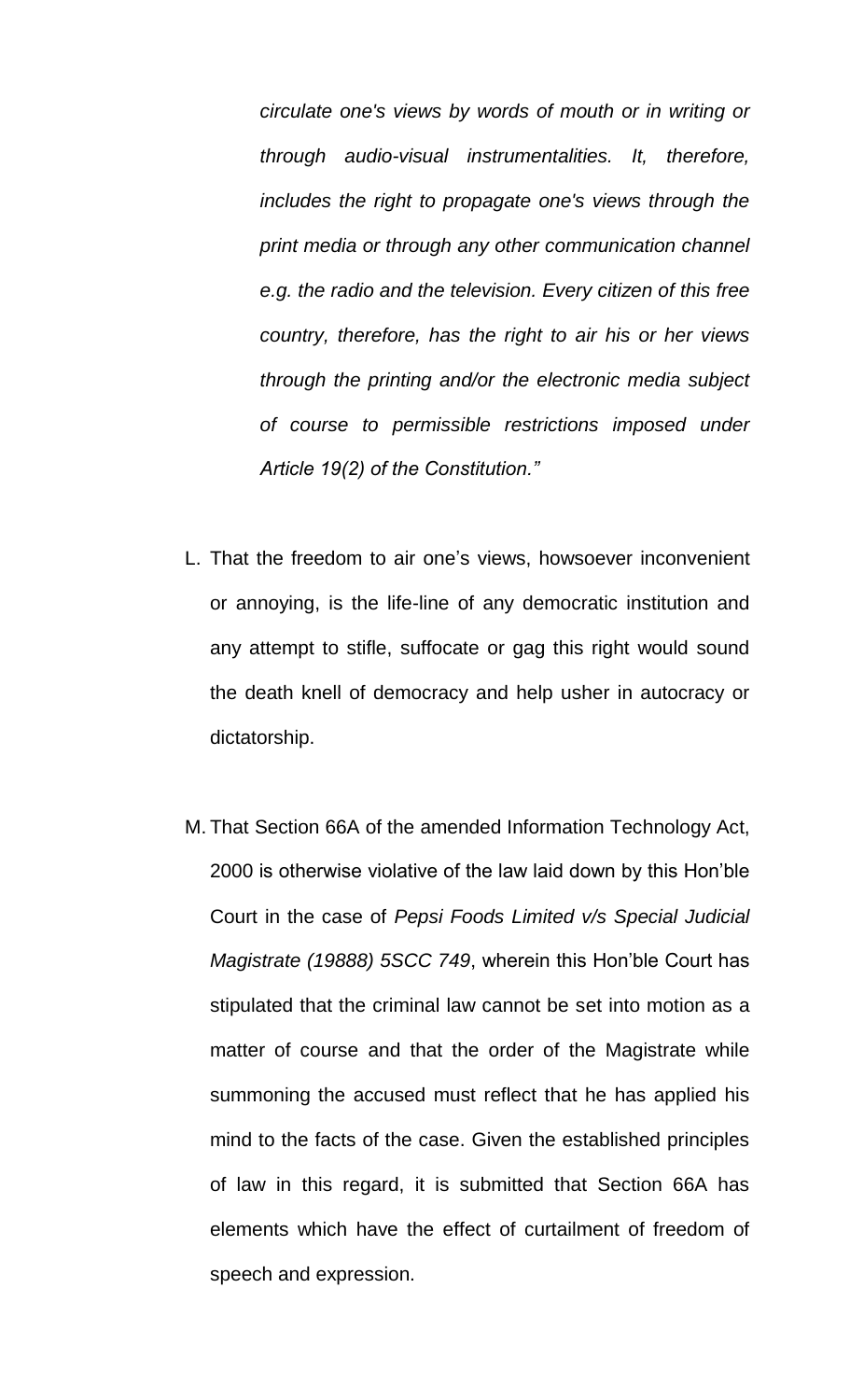- N. That Section 69A of the amended Information Technology Act, 2000 is violative of Article 14, 19 & 21 of the Constitution of India, given the fact that it does not provide any effective remedies of redressal for the legal entities/members of the public whose information, generated, transmitted, received, stored or hosted on any computer resource, is blocked for access by the public or caused to be blocked for access under Section 69A of the amended Information Technology Act, 2000. Section 69A of the amended Information Technology Act, 2000 and rules made thereunder being the Information Technology (Procedure and Safeguards for Blocking for Access of Information by Public) Rules, 2009 are violative of Articles 14, 19 & 21 of the Constitution of India, in as much as the same do not provide for unblocking of blocked content/information generated, transmitted, received, stored or hosted in any computer resource.
- O. That Section 80 of the Information Technology Act, 2000 is violative of the Constitution as it gives absolute, unbridled, and arbitrary powers to a police officer of the rank of an Inspector to arrest any person at any public place on the reasonable apprehension that he is about to commit any offence under the Information Technology Act, 2000. It may be submitted that there can be no scientific formula or objective guideline, which could give any guidance to a police officer in arresting any person in a public place who is about to commit an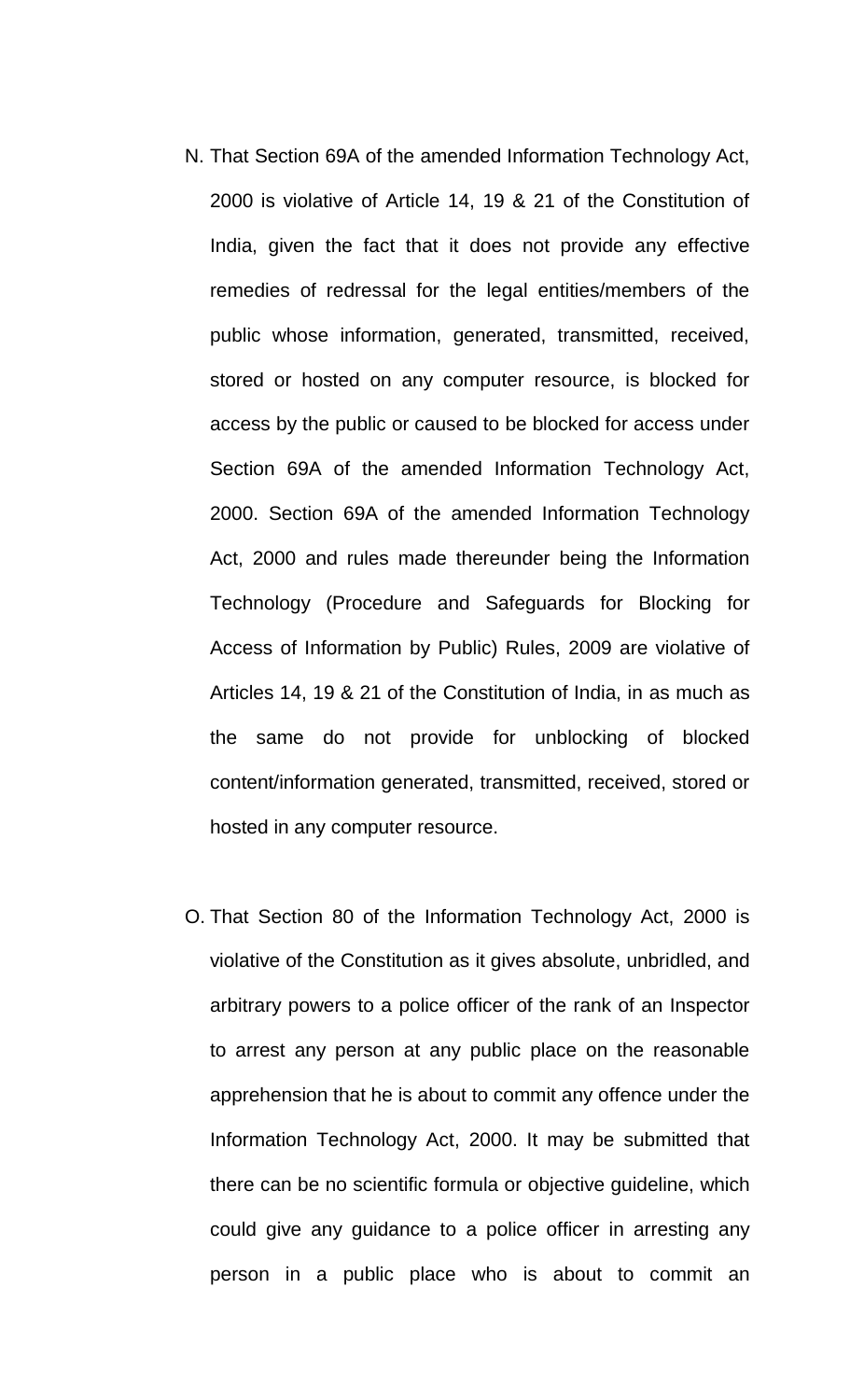offence/cybercrime under the Information Technology Act, 2000. There is a total failure of the said Section to lay down any criteria which could serve as a pragmatic guideline for giving effect to the intent of the legislature. This is as per this stipulated law of the land laid by the Hon'ble Supreme Court in *A K Roy vs Union of India (1982) 1SCC 271*. Section 80 of the amended Information Technology Act, 2000 is capable of patent abuse and allows a police officer of the rank of an Inspector to arbitrarily exercise the powers conferred by it. It is respectfully submitted that there are no checks and balances under Section 80 of the amended Information Technology Act, 2000 and that it is susceptible to patent abuse and in its current form violative of Articles 14, 19 & 21 of the Constitution of India.

That the petitioners have not filed any other petition, suit or claim regarding the matter is dispute in this Hon'ble Court or any other Court or Tribunal throughout the territory of India.

#### **PRAYERS**

Under the circumstances, the petitioners respectfully pray that this Hon'ble Court may be pleased to:

(a) Issue appropriate writ declaring Section 66A of the amended Information Technology Act, 2000 as violative of Articles 14, 19 & 21 of the Constitution of India and hence unconstitutional;